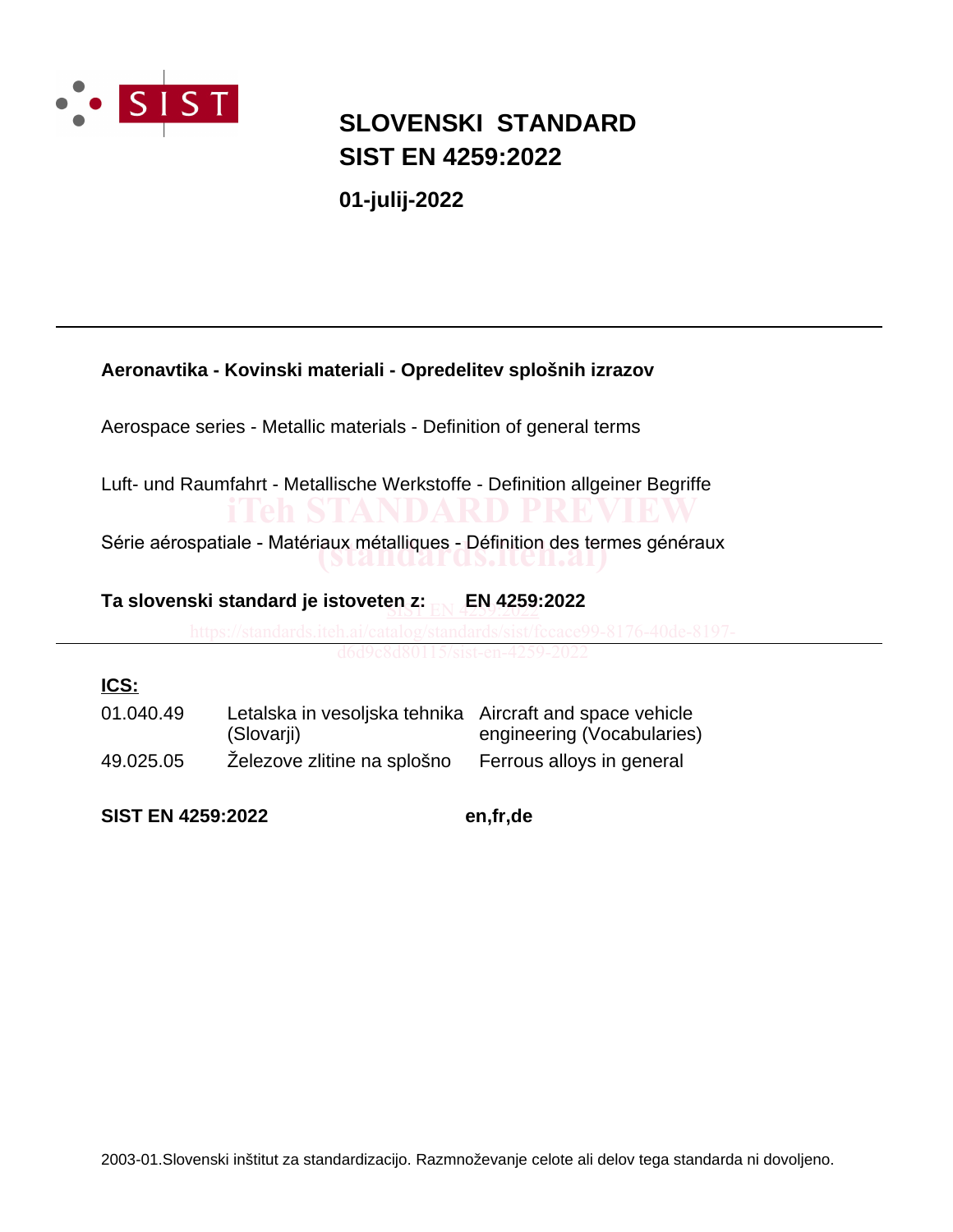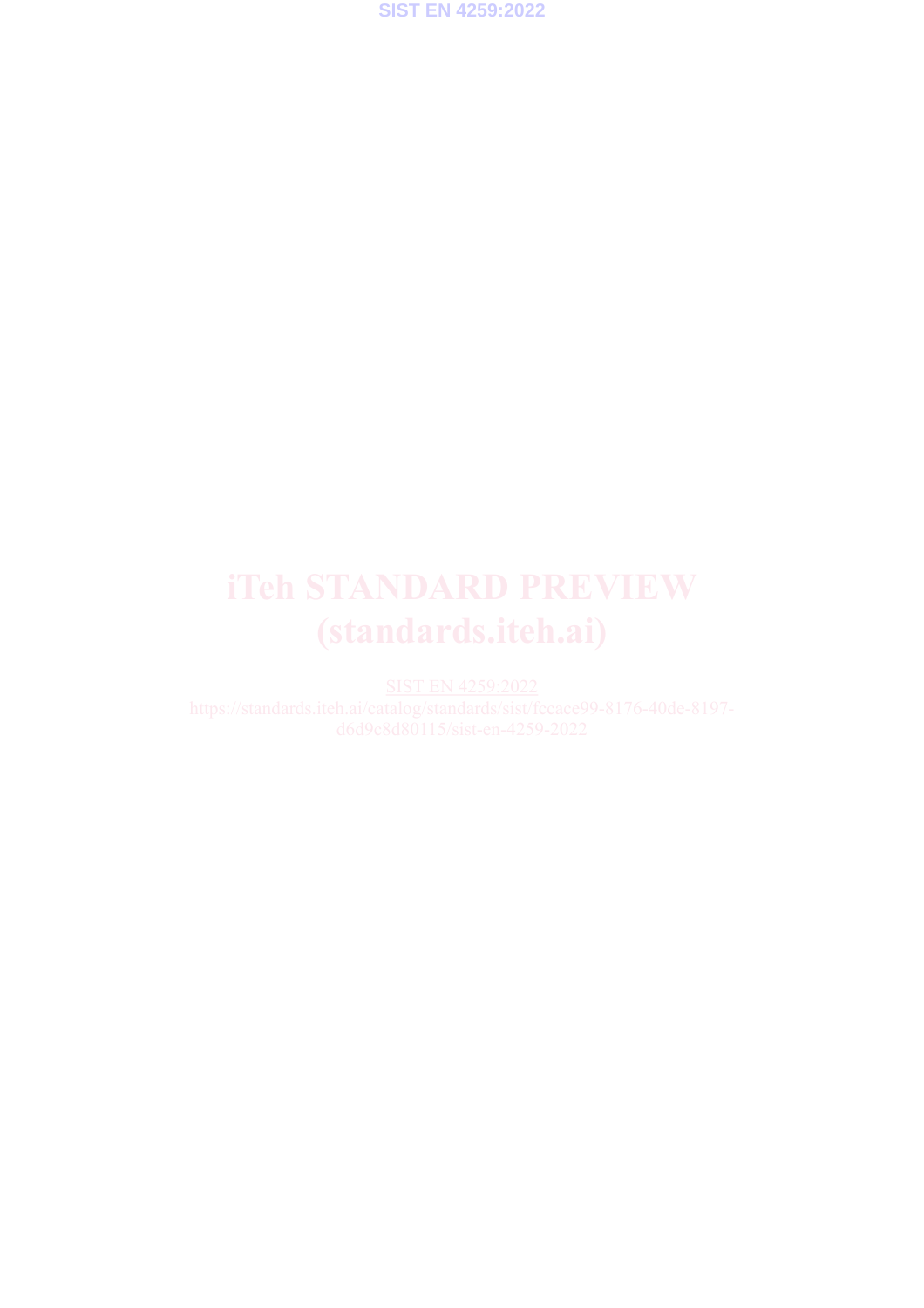### **SIST EN 4259:2022**

# EUROPEAN STANDARD NORME EUROPÉENNE EUROPÄISCHE NORM

# **EN 4259**

May 2022

ICS 01.040.49; 49.025.05; 49.025.15

English Version

## Aerospace series - Metallic materials - Definition of general terms

Série aérospatiale - Matériaux métalliques - Définition des termes généraux

 Luft- und Raumfahrt - Metallische Werkstoffe - Definition allgemeiner Begriffe

This European Standard was approved by CEN on 18 November 2019.

CEN members are bound to comply with the CEN/CENELEC Internal Regulations which stipulate the conditions for giving this European Standard the status of a national standard without any alteration. Up-to-date lists and bibliographical references concerning such national standards may be obtained on application to the CEN-CENELEC Management Centre or to any CEN member.

This European Standard exists in three official versions (English, French, German). A version in any other language made by translation under the responsibility of a CEN member into its own language and notified to the CEN-CENELEC Management Centre has the same status as the official versions. Centre has the same status as the official versions.

CEN members are the national standards bodies of Austria, Belgium, Bulgaria, Croatia, Cyprus, Czech Republic, Denmark, Estonia,<br>Finland, France, Germany, Greece, Hungary, Iceland, Ireland, Italy, Latvia, Lithuania, Luxembo Finland, France, Germany, Greece, Hungary, Iceland, Ireland, Italy, Latvia, Lithuania, Luxembourg, Malta, Netherlands, Norway, Poland, Portugal, Republic of North Macedonia, Romania, Serbia, Slovakia, Slovenia, Spain, Sweden, Switzerland, Turkey and United Kingdom.



EUROPEAN COMMITTEE FOR STANDARDIZATION COMITÉ EUROPÉEN DE NORMALISATION EUROPÄISCHES KOMITEE FÜR NORMUNG

**CEN-CENELEC Management Centre: Rue de la Science 23, B-1040 Brussels**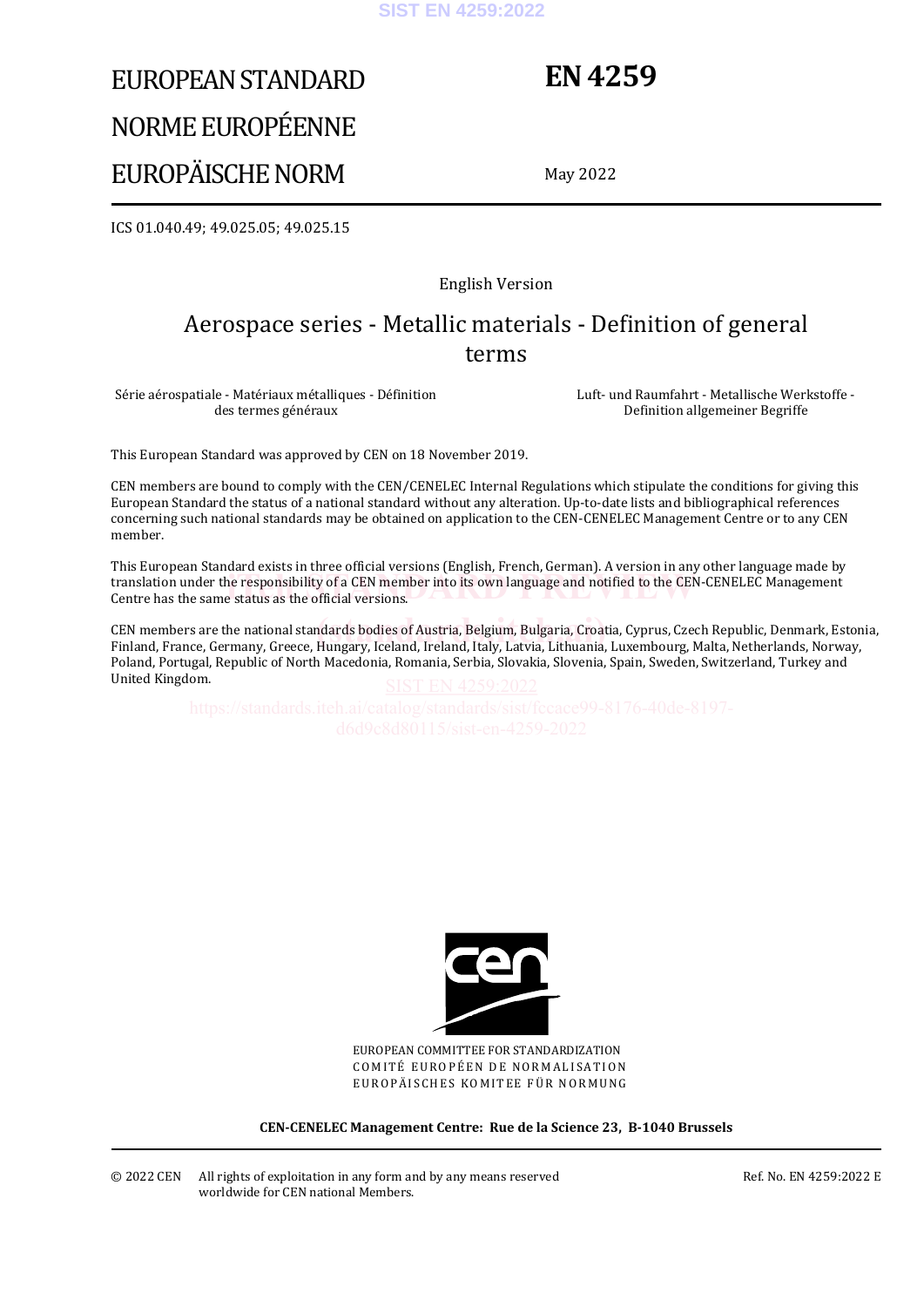### **SIST EN 4259:2022**

# NORME EUROPÉENNE EUROPÄISCHE NORM EUROPEAN STANDARD

# **EN 4259**

Mai 2022

ICS 01.040.49; 49.025.05; 49.025.15

Version Française

# Série aérospatiale - Matériaux métalliques - Définition des termes généraux

Luft- und Raumfahrt - Metallische Werkstoffe - Definition allgemeiner Begriffe

 Aerospace series - Metallic materials - Definition of general terms

La présente Norme européenne a été adoptée par le CEN le 18 novembre 2019.

Les membres du CEN sont tenus de se soumettre au Règlement Intérieur du CEN/CENELEC, qui définit les conditions dans lesquelles doit être attribué, sans modification, le statut de norme nationale à la Norme européenne. Les listes mises à jour et les références bibliographiques relatives à ces normes nationales peuvent être obtenues auprès du Centre de Gestion du CEN-CENELEC ou auprès des membres du CEN.

La présente Norme européenne existe en trois versions officielles (allemand, anglais, français). Une version dans une autre Langue faite par traduction sous la responsabilité d'un membre du CEN dans sa langue nationale et notifiée au Centre de Gestion<br>du CEN-CENELEC, a le même statut que les versions officielles. du CEN-CENELEC, a le même statut que les versions officielles.

Les membres du CEN sont les organismes nationaux de normalisation des pays suivants: Allemagne, Autriche, Belgique, Bulgarie,<br>Chypre, Croatie, Danemark, Espagne, Estonie, Finlande, France, Grèce, Hongrie, Irlande, Islande, Chypre, Croatie, Danemark, Espagne, Estonie, Finlande, France, Grèce, Hongrie, Irlande, Islande, Italie, Lettonie, Lituanie, Luxembourg, Malte, Norvège, Pays-Bas, Pologne, Portugal, République de Macédoine du Nord, République de Serbie, République Tchèque, Roumanie, Royaume-Uni, Slovaquie, Slovénie, Suède, Suisse et Turquie.<br>.



COMITÉ EUROPÉEN DE NORMALISATION EUROPÄISCHES KOMITEE FÜR NORMUNG EUROPEAN COMMITTEE FOR STANDARDIZATION

**CEN-CENELEC Management Centre: Rue de la Science 23, B-1040 Bruxelles** 

© 2022 CEN Tous droits d'exploitation sous quelque forme et de quelque manière que ce soit réservés dans le monde entier aux membres nationaux du CEN.

Réf. n° EN 4259:2022 F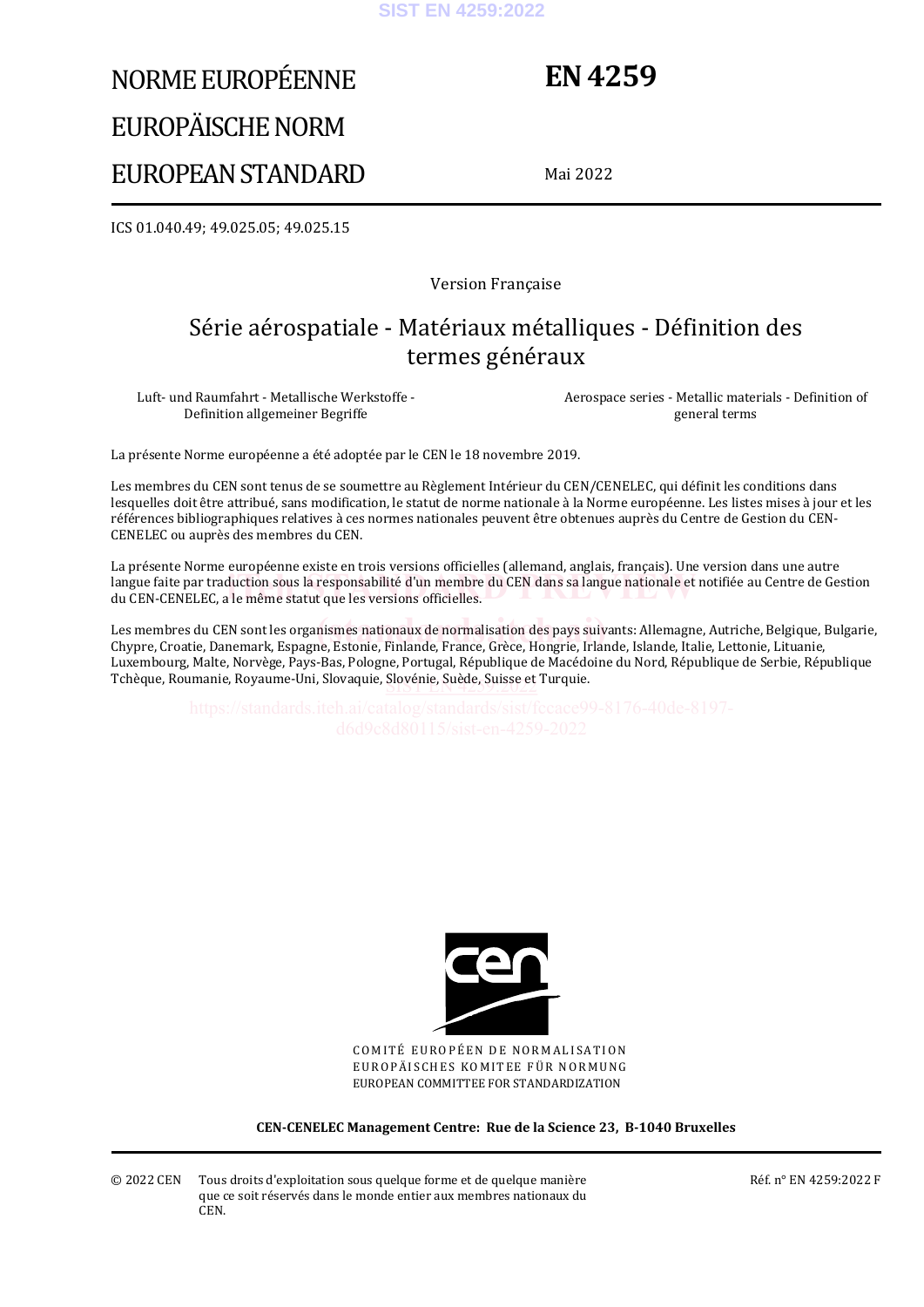### **SIST EN 4259:2022**

# EUROPÄISCHE NORM EUROPEAN STANDARD NORME EUROPÉENNE

# **EN 4259**

Mai 2022

ICS 01.040.49; 49.025.05; 49.025.15

Deutsche Fassung

## Luft- und Raumfahrt - Metallische Werkstoffe - Definition allgemeiner Begriffe

Aerospace series - Metallic materials - Definition of general terms

 Série aérospatiale - Matériaux métalliques - Définition des termes généraux

Diese Europäische Norm wurde vom CEN am 18. November 2019 angenommen.

Die CEN-Mitglieder sind gehalten, die CEN/CENELEC-Geschäftsordnung zu erfüllen, in der die Bedingungen festgelegt sind, unter denen dieser Europäischen Norm ohne jede Änderung der Status einer nationalen Norm zu geben ist. Auf dem letzten Stand befindliche Listen dieser nationalen Normen mit ihren bibliographischen Angaben sind beim CEN-CENELEC-Management-Zentrum oder bei jedem CEN-Mitglied auf Anfrage erhältlich.

Diese Europäische Norm besteht in drei offiziellen Fassungen (Deutsch, Englisch, Französisch). Eine Fassung in einer anderen Sprache, die von einem CEN-Mitglied in eigener Verantwortung durch Übersetzung in seine Landessprache gemacht und dem Management-Zentrum mitgeteilt worden ist, hat den gleichen Status wie die offiziellen Fassungen.

CEN-Mitglieder sind die nationalen Normungsinstitute von Belgien, Bulgarien, Dänemark, Deutschland, Estland, Finnland, CEN-Mitglieder sind die nationalen Normungsinstitute von Belgien, Bulgarien, Danemark, Deutschland, Estland, Finnland,<br>Frankreich, Griechenland, Irland, Island, Italien, Kroatien, Lettland, Litauen, Luxemburg, Malta, den N Österreich, Polen, Portugal, der Republik Nordmazedonien, Rumänien, Schweden, der Schweiz, Serbien, der Slowakei, Slowenien, Spanien, der Tschechischen Republik, der Türkei, Ungarn, dem Vereinigten Königreich und Zypern.



EUROPÄISCHES KOMITEE FÜR NORMUNG EUROPEAN COMMITTEE FOR STANDARDIZATION COMITÉ EUROPÉEN DE NORMALISATION

**CEN-CENELEC Management-Zentrum: Rue de la Science 23, B-1040 Brüssel** 

© 2022 CEN Alle Rechte der Verwertung, gleich in welcher Form und in welchem Verfahren, sind weltweit den nationalen Mitgliedern von CEN vorbehalten.

Ref. Nr. EN 4259:2022 D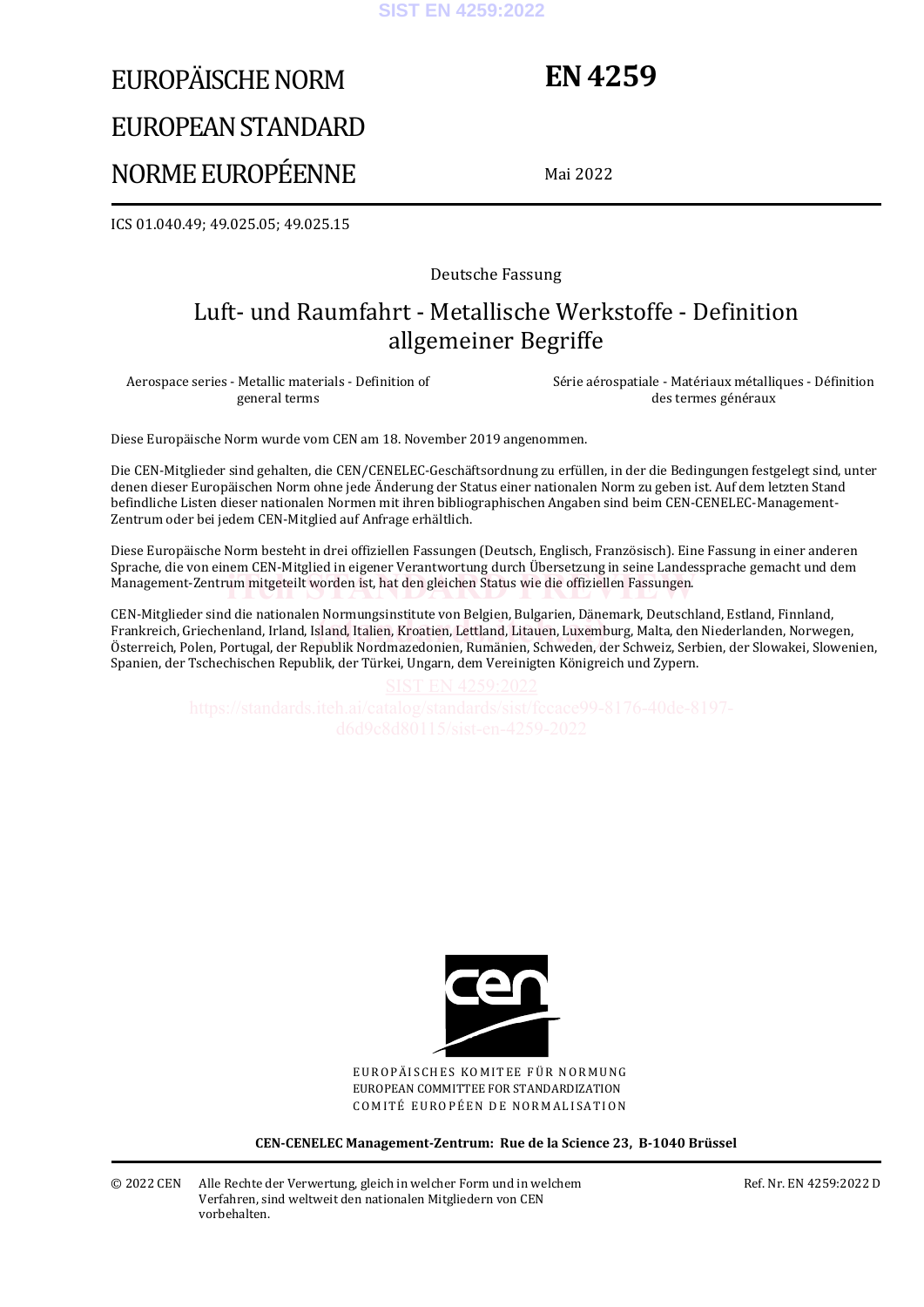### EN 4259:2022 (E/F/D)

# Contents/Sommaire/Inhalt

Page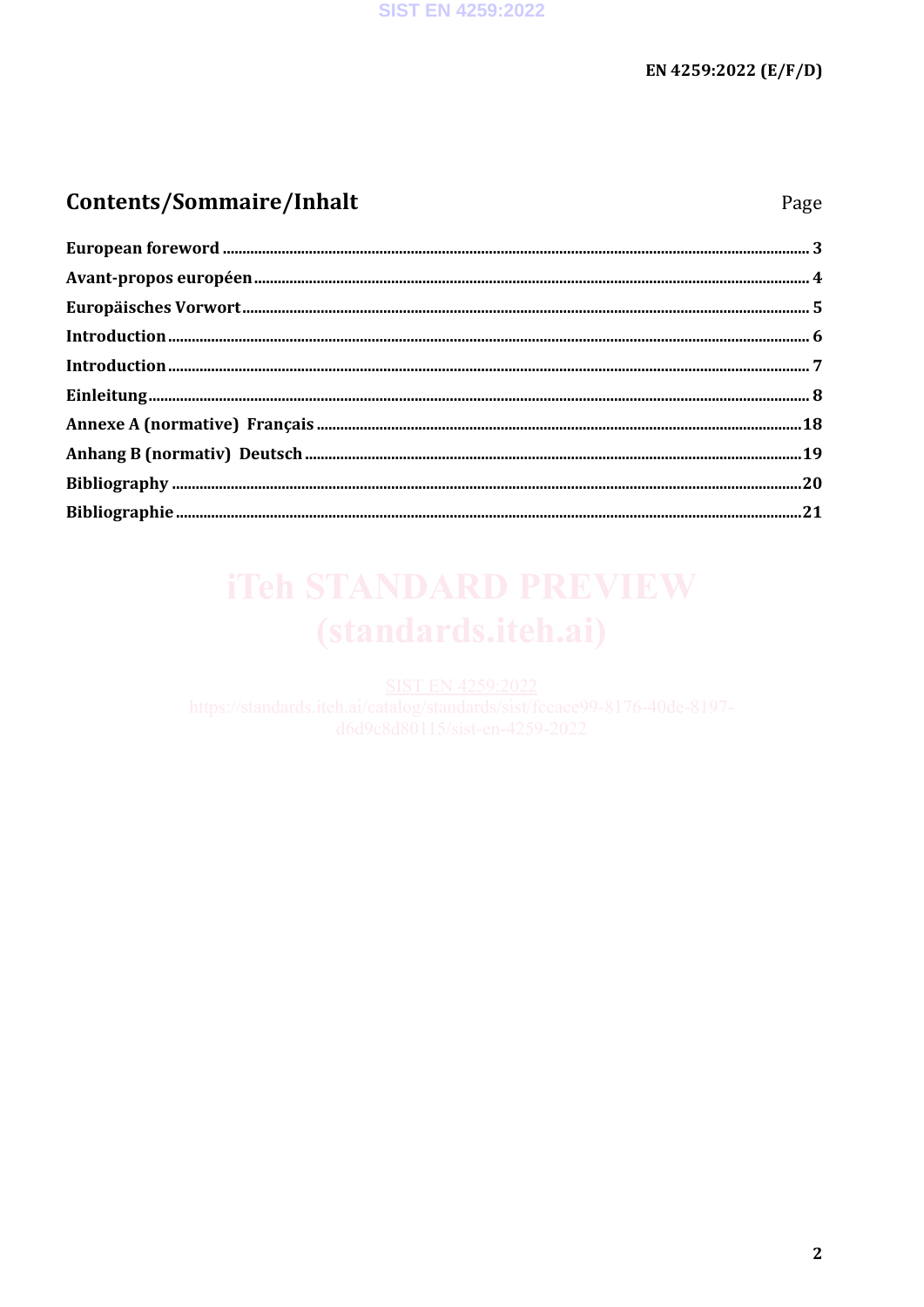### **European foreword**

This document (EN 4259:2022) has been prepared by the Aerospace and Defence Industries Association of Europe — Standardization (ASD-STAN).

After enquiries and votes carried out in accordance with the rules of this Association, this document has received the approval of the National Associations and the Official Services of the member countries of ASD-STAN, prior to its presentation to CEN.

This document shall be given the status of a national standard, either by publication of an identical text or by endorsement, at the latest by November 2022, and conflicting national standards shall be withdrawn at the latest by November 2022.

Attention is drawn to the possibility that some of the elements of this document may be the subject of patent rights. CEN shall not be held responsible for identifying any or all such patent rights.

According to the CEN-CENELEC Internal Regulations, the national standards organizations of the following countries are bound to implement this document: Austria, Belgium, Bulgaria, Croatia, Cyprus, Czech Republic, Denmark, Estonia, Finland, France, Germany, Greece, Hungary, Iceland, Ireland, Italy, Latvia, Lithuania, Luxembourg, Malta, Netherlands, Norway, Poland, Portugal, Republic of North Macedonia, Romania, Serbia, Slovakia, Slovenia, Spain, Sweden, Switzerland, Republic of North Macedonia, Romania, Serbia, Slovakia, Slovenia, Spain, S<br>Turkey and the United Kingdom.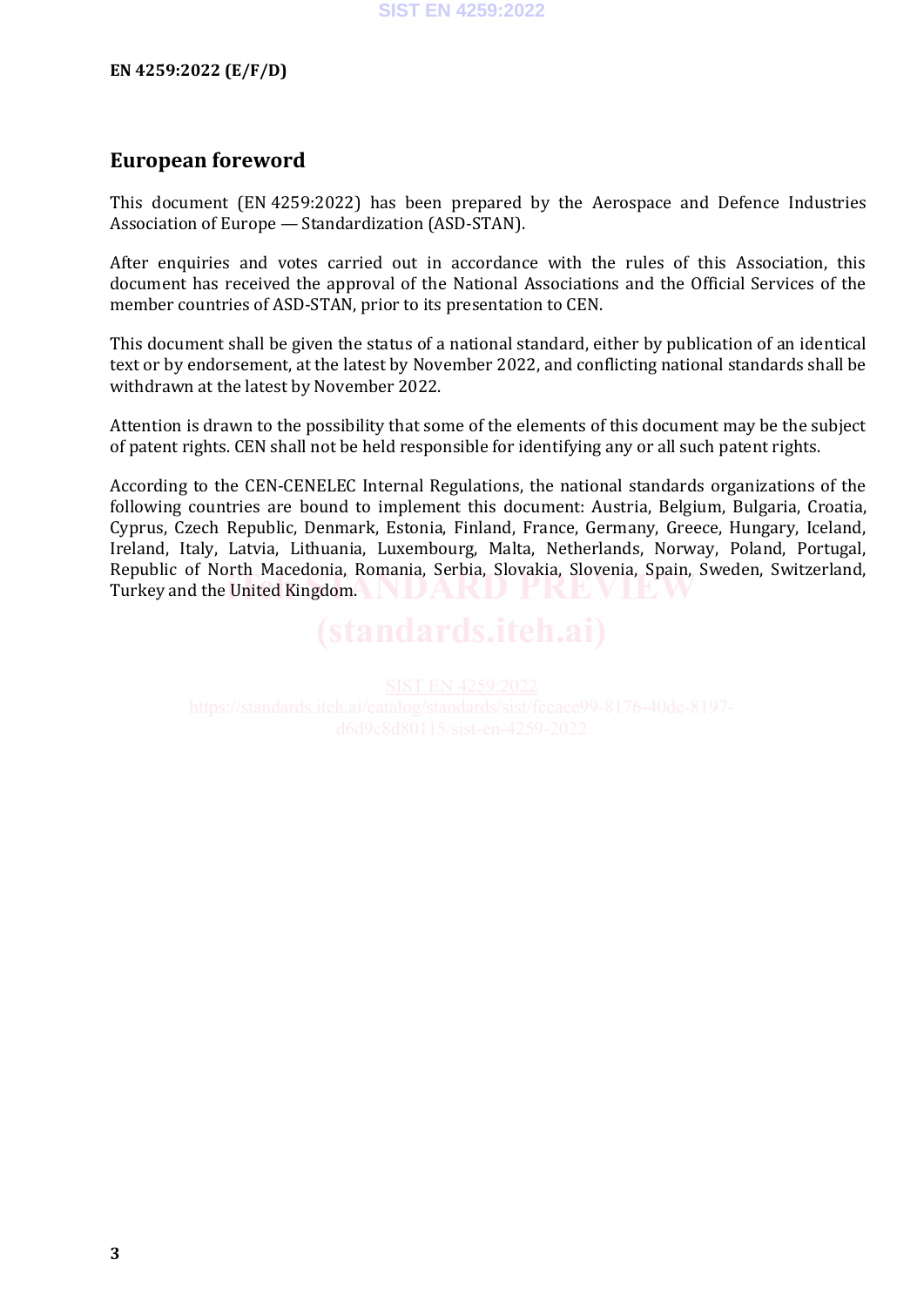### **Avant-propos européen**

Le présent document (EN 4259:2022) a été élaboré par l'Association Européenne de l'Industrie AéroSpatiale et de la Défense — Normalisation (ASD-STAN).

Après enquêtes et votes effectués suivant les règles de cette association, ce document a reçu l'approbation des Groupements nationaux et des Services Officiels des pays membres de l'ASD-STAN, avant sa présentation au CEN.

Ce document devra recevoir le statut de norme nationale, soit par publication d'un texte identique, soit par entérinement, au plus tard en novembre 2022, et toutes les normes nationales en contradiction devront être retirées au plus tard en novembre 2022.

L'attention est attirée sur le fait que certains des éléments du présent document peuvent faire l'objet de droits de propriété intellectuelle ou de droits analogues. Le CEN ne saurait être tenu pour responsable de ne pas avoir identifié de tels droits de propriété et averti de leur existence.

Selon le Règlement Intérieur du CEN/CENELEC, les instituts de normalisation nationaux des pays suivants sont tenus de mettre ce document en application : Allemagne, Autriche, Belgique, Bulgarie, Chypre, Croatie, Danemark, Espagne, Estonie, Finlande, France, Grèce, Hongrie, Irlande, Islande, Italie, Lettonie, Lituanie, Luxembourg, Malte, Norvège, Pays-Bas, Pologne, Portugal, République de Macédoine du Nord, République Tchèque, Roumanie, Royaume-Uni, Serbie, Slovaquie, Slovénie,<br>Suède Suisse et Turquie Suède, Suisse et Turquie.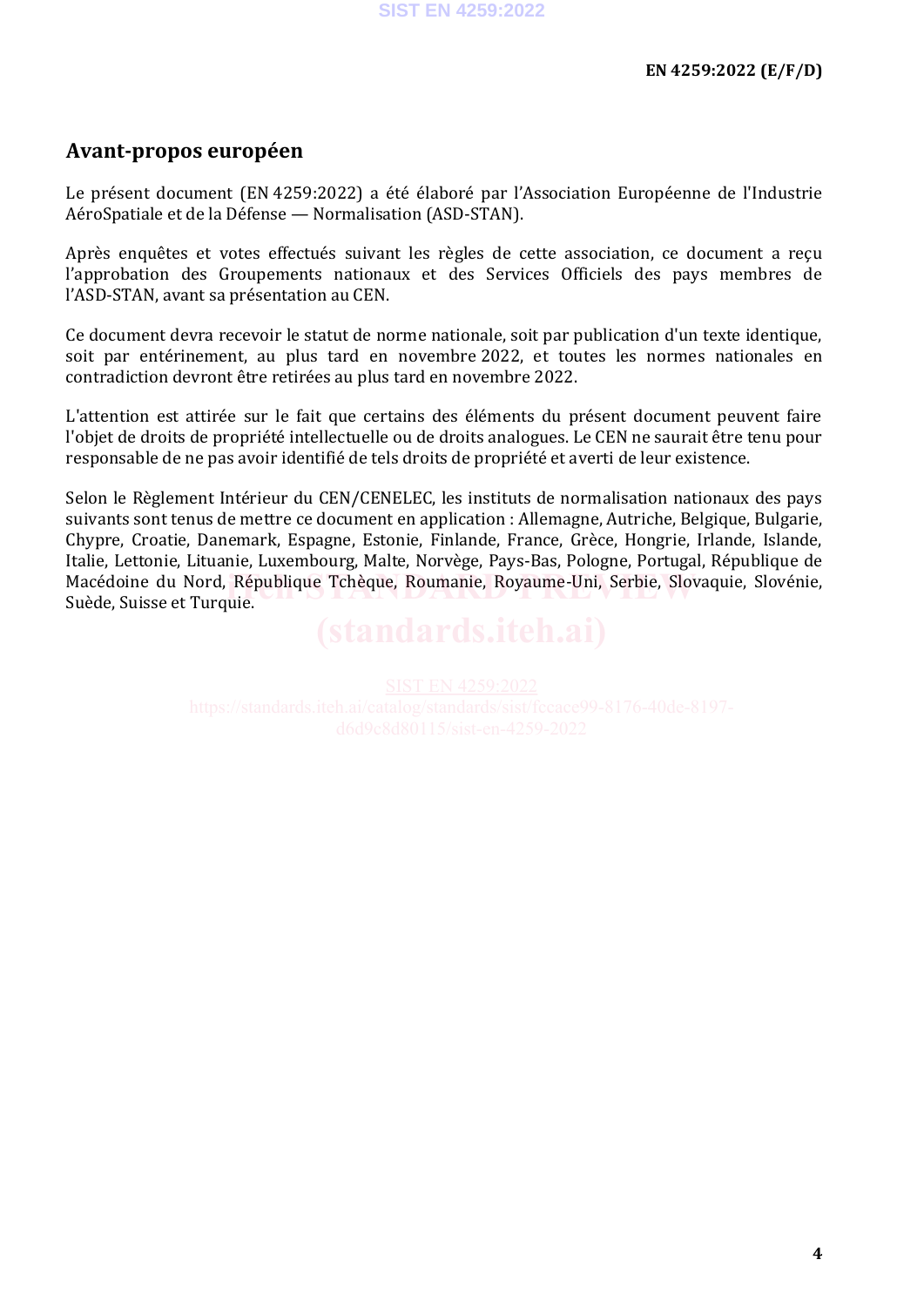### **Europäisches Vorwort**

Dieses Dokument (EN 4259:2022) wurde vom Verband der Europäischen Luft-, Raumfahrt- und Verteidigungsindustrie – Normung (ASD-STAN) erstellt.

Nachdem Umfragen und Abstimmungen entsprechend den Regeln dieses Verbandes durchgeführt wurden, hat dieses Dokument die Zustimmung der nationalen Verbände und offiziellen Behörden der Mitgliedsländer von ASD-STAN erhalten, bevor es CEN vorgelegt wurde.

Dieses Dokument Norm muss den Status einer nationalen Norm erhalten, entweder durch Veröffentlichung eines identischen Textes oder durch Anerkennung bis November 2022, und etwaige entgegenstehende nationale Normen müssen bis November 2022 zurückgezogen werden.

Es wird auf die Möglichkeit hingewiesen, dass einige Elemente dieses Dokuments Patentrechte berühren können. CEN ist nicht dafür verantwortlich, einige oder alle diesbezüglichen Patentrechte zu identifizieren.

Entsprechend der CEN-CENELEC-Geschäftsordnung sind die nationalen Normungsinstitute der folgenden Länder gehalten, diese Europäische Norm zu übernehmen: Belgien, Bulgarien, Dänemark, Deutschland, die Republik Nordmazedonien, Estland, Finnland, Frankreich, Griechenland, Irland, Island, Italien, Kroatien, Lettland, Litauen, Luxemburg, Malta, Niederlande, Norwegen, Österreich, Polen, Portugal, Rumänien, Schweden, Schweiz, Serbien, Slowakei,<br>Slowenien Spanien Tschechische-Republik Türkei Ungarn Vereinigtes-Königreich und Zynern Slowenien, Spanien, Tschechische Republik, Türkei, Ungarn, Vereinigtes Königreich und Zypern.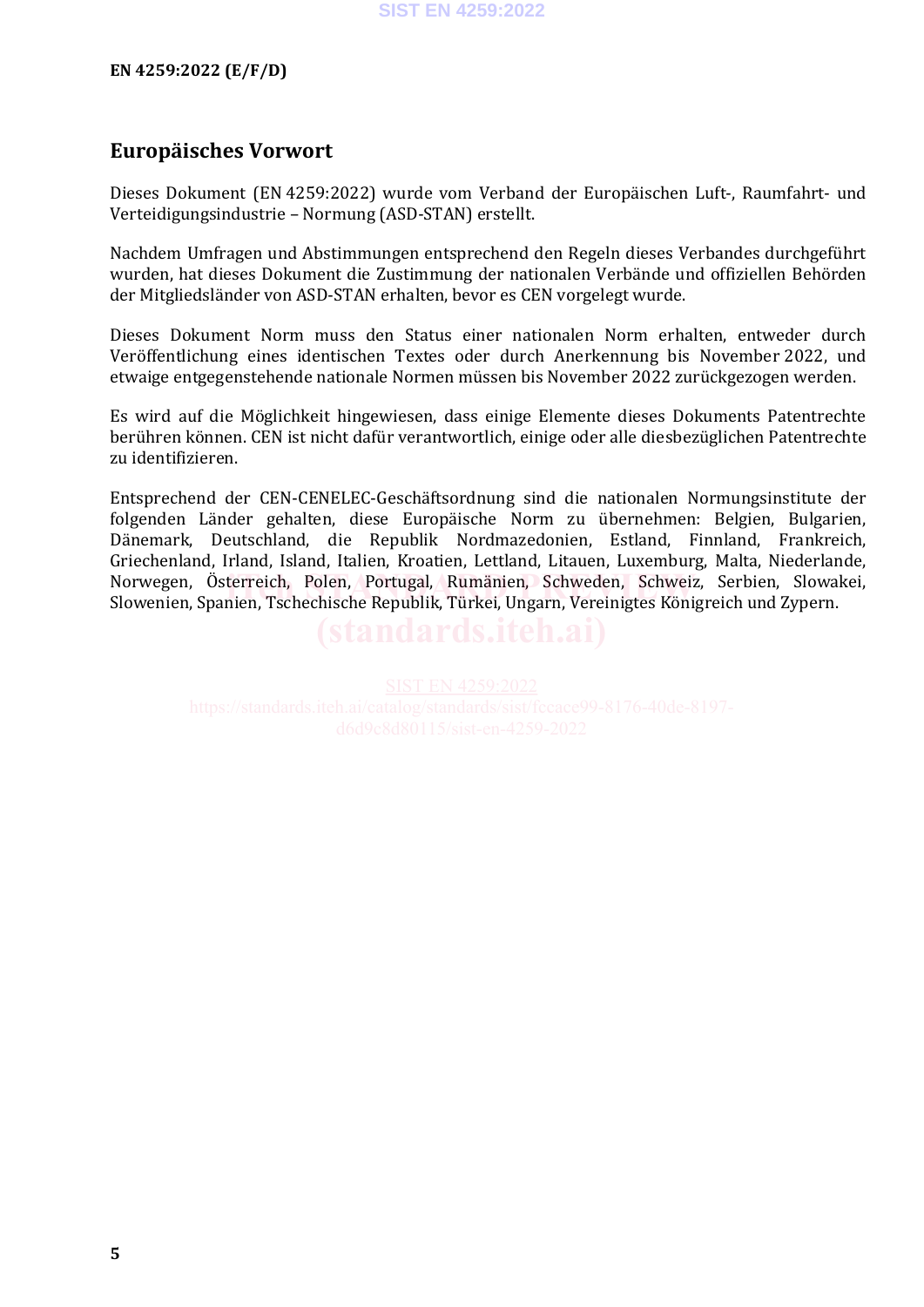### **Introduction**

This document is part of the series of EN metallic material standards for aerospace applications. The general organization of this series is described in EN 4258.